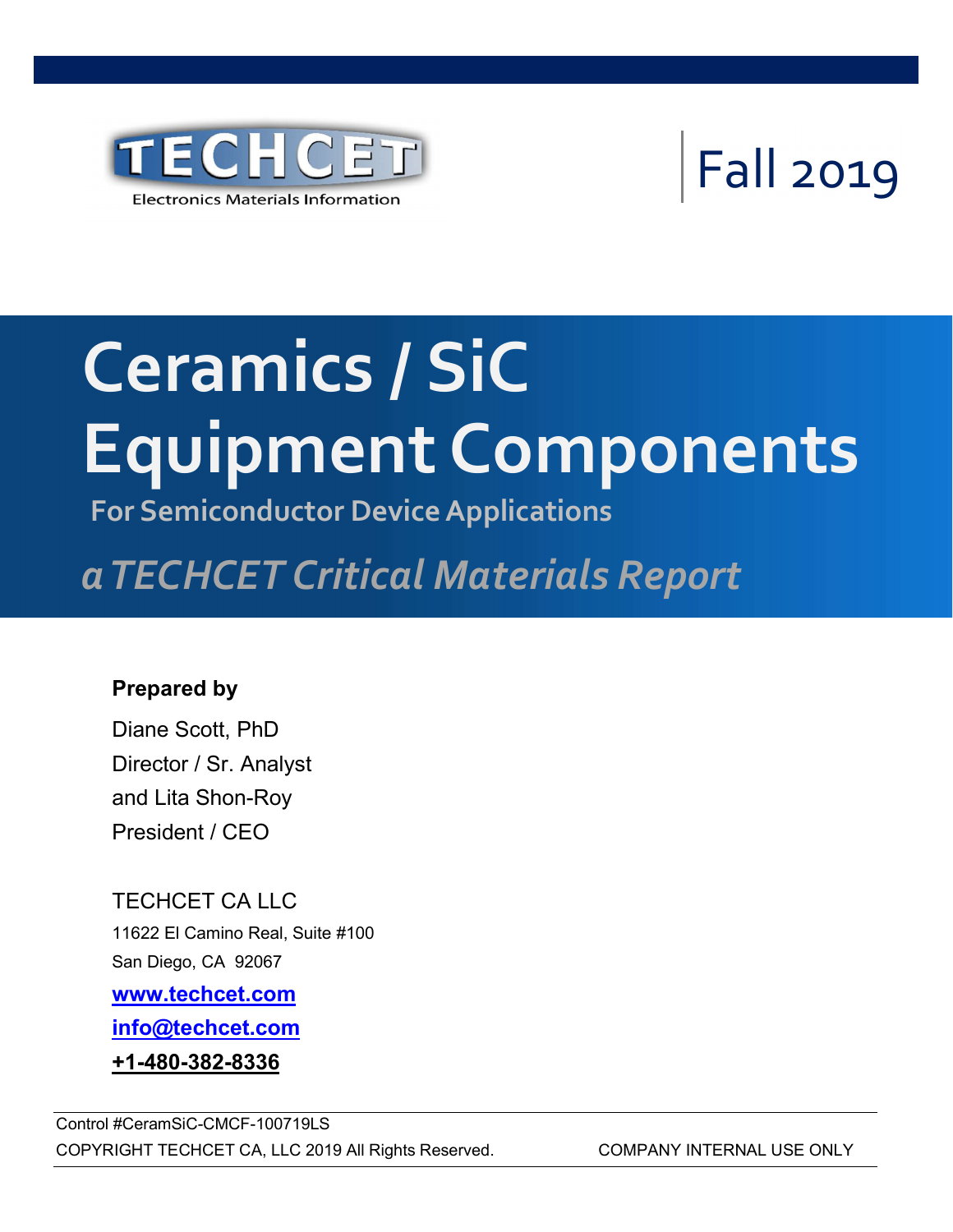#### RESEARCH METHODOLOGY

TECHCET employs subject matter experts having first-hand experience within the industries which they analyze. Most of TECHCET's analysts have over 25 years of direct and relevant experience in their field. Our analysts survey the commercial and technical staff of IC manufacturers and their suppliers, and conduct extensive research of literature and commerce statistics to ascertain the current and future market environment and global supply risks. Combining this data with TECHCET's proprietary, quantitative wafer forecast results in a viable long-term market forecast for a variety of process materials.

Readers Note: This report represents the interpretation and analysis of information generally available to the public or released by responsible agencies or individuals. Data was obtained from sources considered reliable. However, accuracy or completeness is not guaranteed.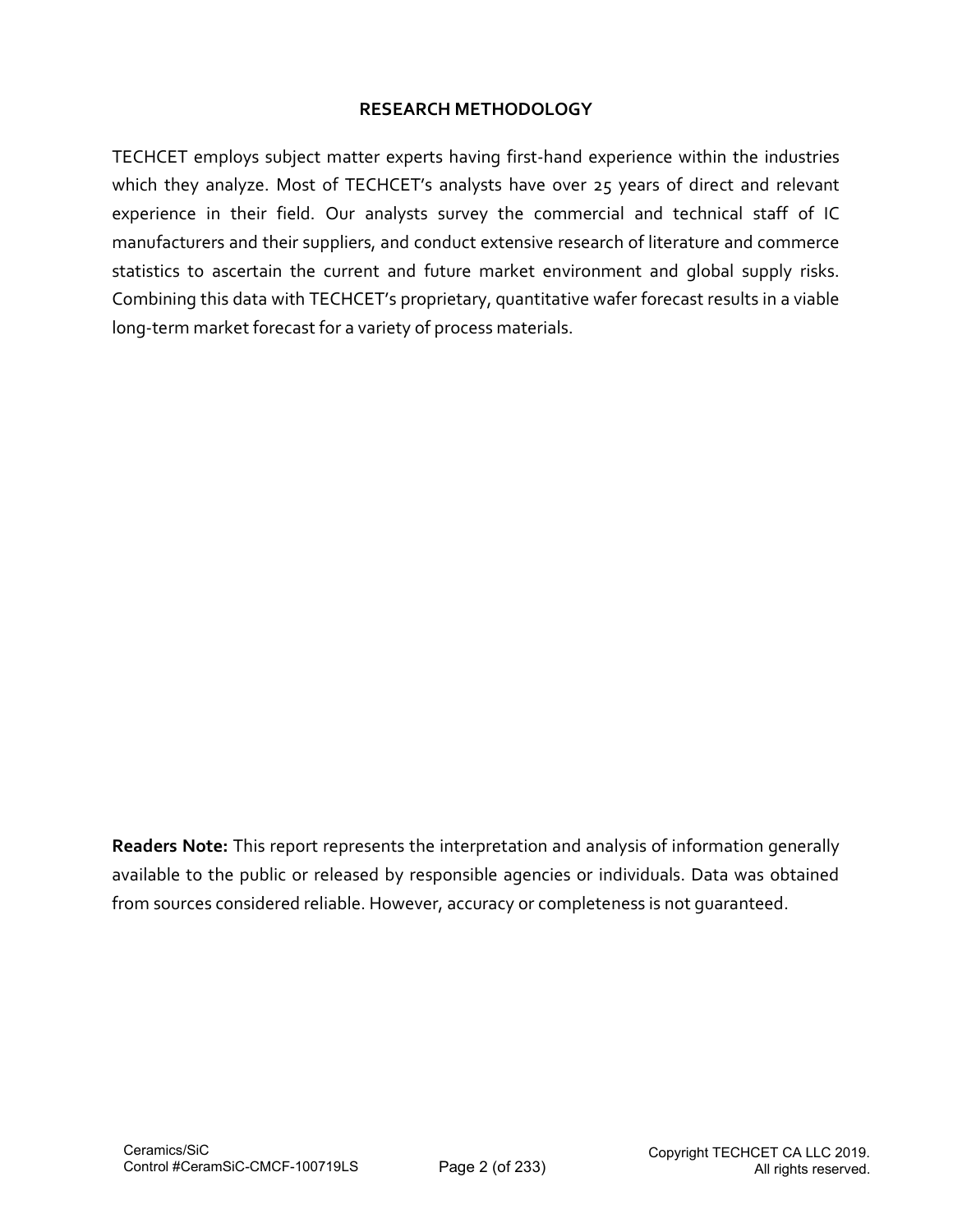### Table of Contents

| $\mathbf{1}$            |              |                                                                                         |
|-------------------------|--------------|-----------------------------------------------------------------------------------------|
|                         | 1.1          | Highlight Material Segment Business Trends (M&A, plant closures, new suppliers, etc.) 7 |
| $\overline{\mathbf{2}}$ |              |                                                                                         |
|                         | 2.1          |                                                                                         |
|                         | 2.2          |                                                                                         |
| $\overline{3}$          |              |                                                                                         |
|                         | 3.1          |                                                                                         |
|                         | 3.2          |                                                                                         |
|                         | 3.3          |                                                                                         |
|                         | 3.4          |                                                                                         |
|                         | 3.5          |                                                                                         |
|                         | 3.6          |                                                                                         |
| 4                       |              |                                                                                         |
|                         | 4.1          |                                                                                         |
|                         | 4.2          |                                                                                         |
|                         | 4.3          |                                                                                         |
|                         | 4.4          |                                                                                         |
|                         | 4.5          |                                                                                         |
|                         | 4.6          |                                                                                         |
|                         |              |                                                                                         |
|                         | 5.1          |                                                                                         |
|                         | 5.1.1        |                                                                                         |
|                         | 5.2          |                                                                                         |
|                         | 5.3          |                                                                                         |
|                         | 5.4          |                                                                                         |
|                         | 5.4.1<br>5.5 | Alumina (Al2O3) and Other Oxides (BN, YtO, ZrO) Components  48                          |
|                         | 5.5.1        |                                                                                         |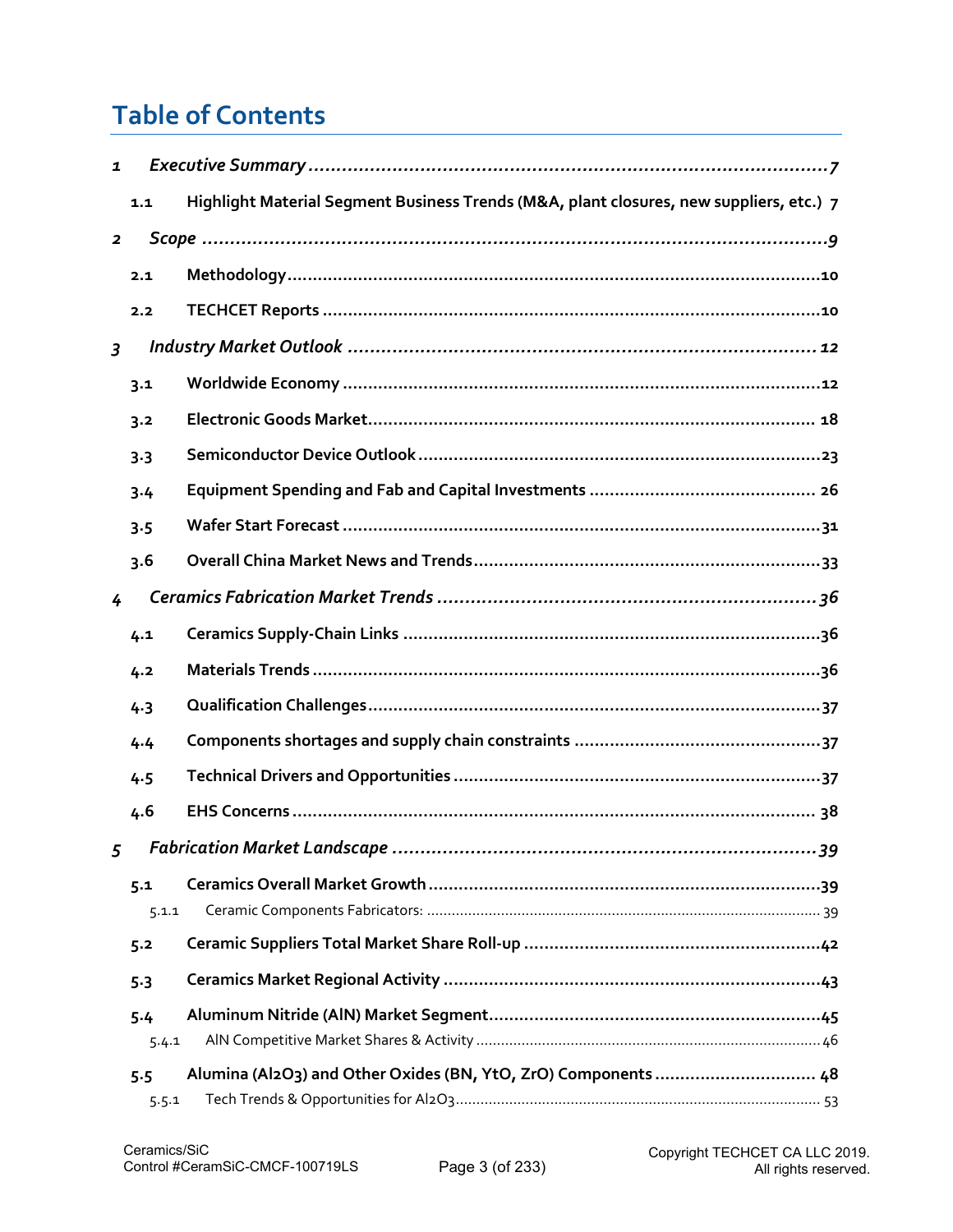| 5.5.2          |                                                                                       |  |  |  |  |  |
|----------------|---------------------------------------------------------------------------------------|--|--|--|--|--|
| 5.6            |                                                                                       |  |  |  |  |  |
| 5.6.1          |                                                                                       |  |  |  |  |  |
| 5.7            |                                                                                       |  |  |  |  |  |
| 5.8            |                                                                                       |  |  |  |  |  |
| 6              |                                                                                       |  |  |  |  |  |
| 6.1            |                                                                                       |  |  |  |  |  |
| $\overline{7}$ | Sub-tier Material Supply Chain (please provide info on > 3 sub-tier material segments |  |  |  |  |  |
|                |                                                                                       |  |  |  |  |  |
| 7.1            |                                                                                       |  |  |  |  |  |
| 7.2            |                                                                                       |  |  |  |  |  |
| 7.2.1          |                                                                                       |  |  |  |  |  |
| 7.2.2          |                                                                                       |  |  |  |  |  |
| 7.3            |                                                                                       |  |  |  |  |  |
| 7.3.1          |                                                                                       |  |  |  |  |  |
| 7.4            |                                                                                       |  |  |  |  |  |
| 7.5            |                                                                                       |  |  |  |  |  |
| 7.6            |                                                                                       |  |  |  |  |  |
| 8              |                                                                                       |  |  |  |  |  |
| 9              |                                                                                       |  |  |  |  |  |
| 10             | Appendix A: Aluminum Nitride & OEM Parts Info from TECHCET's 2018 CMR Report          |  |  |  |  |  |
|                | 231                                                                                   |  |  |  |  |  |
| 11             |                                                                                       |  |  |  |  |  |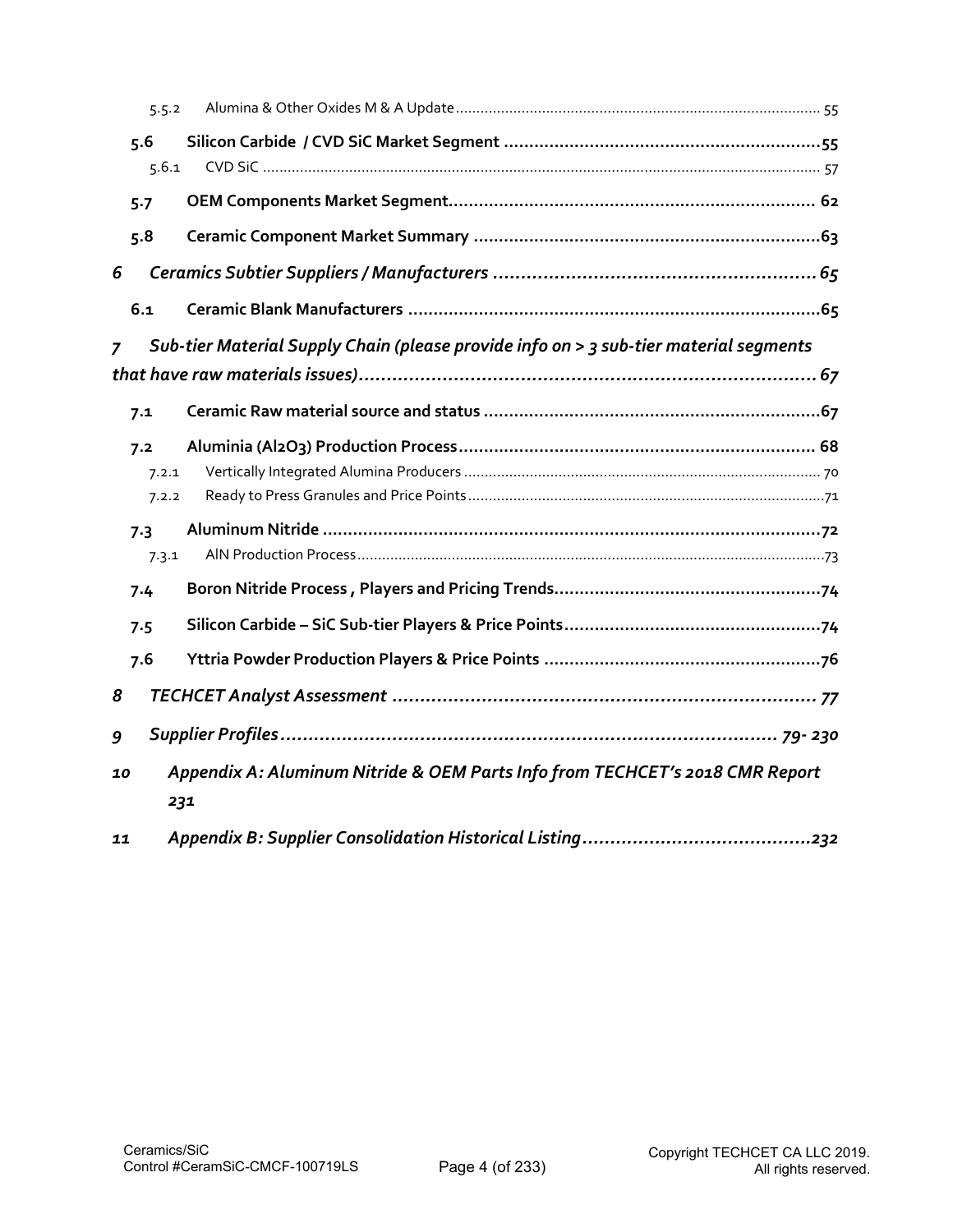#### List of Figures

| page #                                                                                     |
|--------------------------------------------------------------------------------------------|
|                                                                                            |
|                                                                                            |
|                                                                                            |
|                                                                                            |
|                                                                                            |
|                                                                                            |
|                                                                                            |
|                                                                                            |
|                                                                                            |
|                                                                                            |
|                                                                                            |
|                                                                                            |
|                                                                                            |
| Figure 22: TECHCET Wafer Starts by Technology Node and Device Type -2/201932               |
|                                                                                            |
| Figure 24: Total Ceramics Market Forecast and Growth Estimates (2018-2023)39               |
|                                                                                            |
|                                                                                            |
|                                                                                            |
| Figure 28: 2018 Regional Shares of Equipt. Components (% of end-use location)  44          |
| Figure 29: Aluminum Nitride (AlN) Components Forecast and Growth Estimate 45               |
| Figure 30: AIN Parts Fabricator Market Share Estimates (as a % of total revenues) 47       |
| Figure 31: Alumina (+ other oxides) Component Revenue Forecast Estimate51                  |
| Figure 32: Alumina + BN, YtO, ZrO Parts Fabricator Market Share Estimate (as a % of total  |
|                                                                                            |
|                                                                                            |
| Figure 34: 99.8% and HPA (99.99) Alumina Components Forecast (metric tons) 54              |
|                                                                                            |
| Figure 36: Total SiC (+ CVD SiC) Components Market Shares (as a % of total revenues)  57   |
|                                                                                            |
| Figure 38: Total SIC Components Market Revenues Forecast and CVD SiC Split (\$M's USD)  58 |
| Figure 39: CVD SiC Components by Share of Application (as % of total revenues) 59          |
| Figure 40: 2019 CVD-SiC Components Supplier Market Shares (\$113 M USD)  60                |